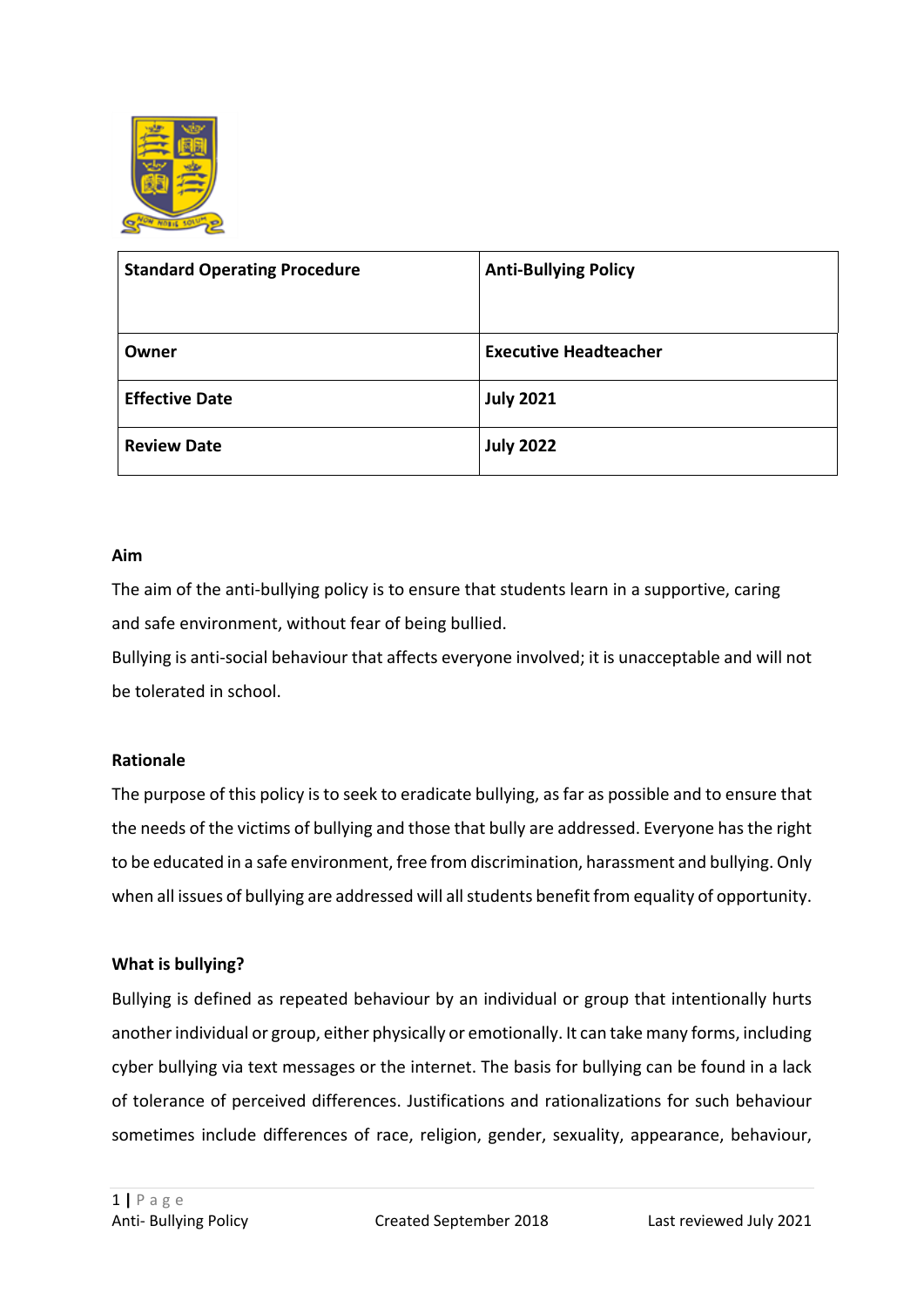size or [ability.](http://en.wikipedia.org/wiki/Disability) Bullying is an aggressive behaviour that involves a real or perceived power imbalance.

# **The four main types of bullying are:**

- Physical (hitting, kicking, theft)
- Verbal (name calling, prejudicial remarks about students' race, gender or sexuality)
- Indirect (spreading rumours, excluding someone from social groups)
- Cyber bullying (the sending of an electronic communication to another person with the intent to cause distress or anxiety)

## **Reporting incidents of bullying**

It should be noted that bullying is not always reported and staff, students and parents should be aware of the signs of bullying.

Students who are being bullied may show changes in behaviour, such as becoming shy and nervous, feigning illness, or taking unusual absences. There may be evidence of changes in work patterns, lacking concentration or truanting from school. Students must be encouraged to report bullying in school.

All members of staff must be alert to the signs of bullying and act promptly and firmly against it, in accordance with school policy.

The school web site has information for students and parents on how to report bullying in school and offers them direct communication to staff, through the Beat Bullying section of the web site, so that they may report these incidents.

## **Awareness**

The school will include awareness of bullying in its induction of students into Year 7 and will maintain this with regular assemblies throughout the phase groups, to highlight the issue. Within the curriculum of the school we will raise the awareness of bullying through inclusion in PSHE, form tutorial time and subject areas, and through the mentoring programme where appropriate, in an attempt to eradicate such behaviour. Students should refrain from using any prejudice based language, as this will not be tolerated in school and any inappropriate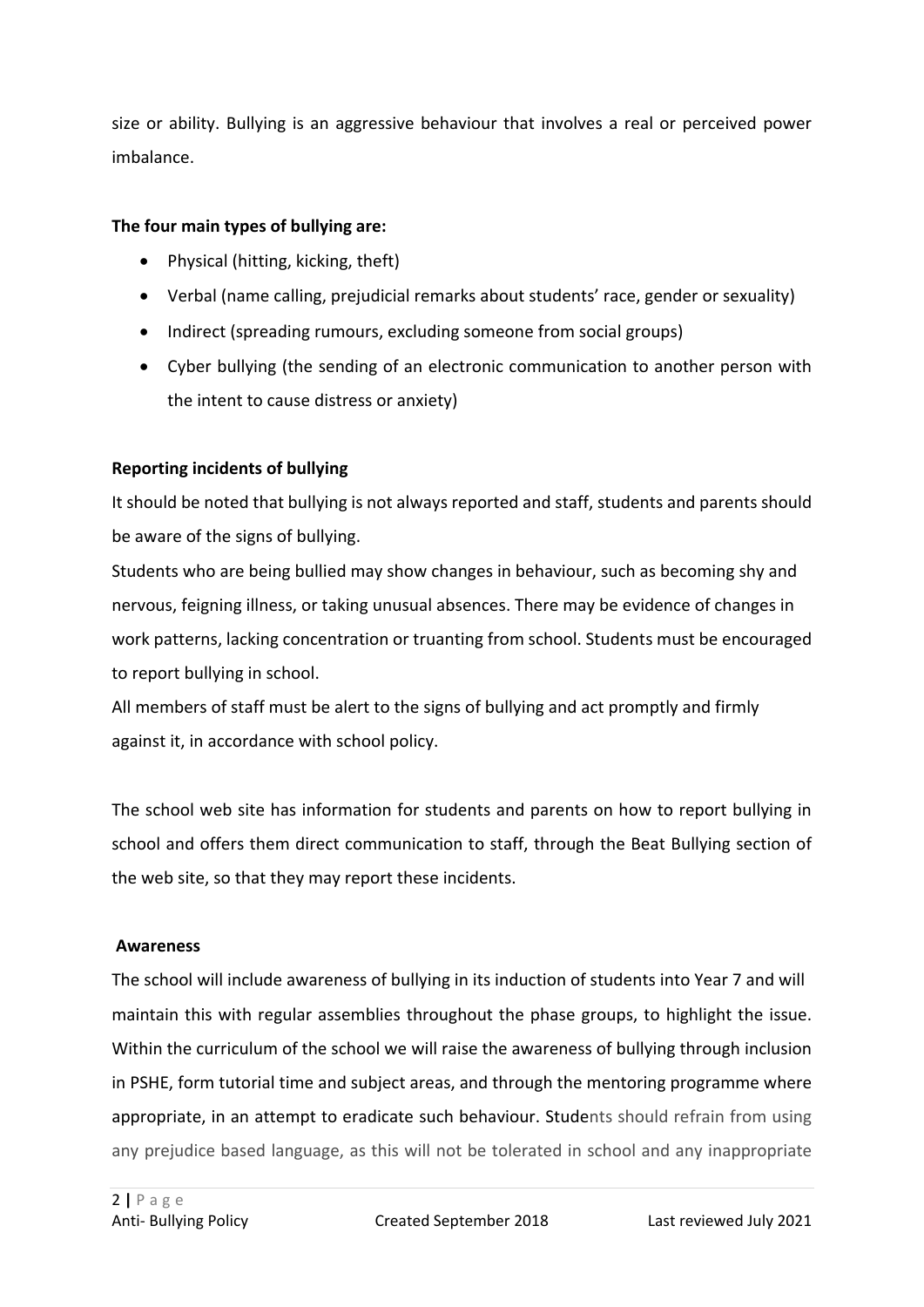use of language will be challenged by staff. Students will be encouraged to have good relations with one another and embrace and celebrate diversity.

## **Implementation**

## **The following steps should be taken when dealing with incidents:**

- If bullying is suspected or reported, the incident will be dealt with immediately by the member of staff who has been approached or witnessed the event.
- A clear account of the incident, including what type of bullying: homophobic, racist, gender based and so on, will be recorded by the member of staff and passed to the Progress Lead or student manager.
- The Progress Lead or student manager will interview all concerned and will record the incident and any action taken.
- Parents will be kept informed.
- Sanctions used will be in accordance with the school's behaviour policy. A range of sanctions may be applied, dependent upon the severity of the incident.
- Support for any party involved in bullying may be provided as available, in accordance with the school's behaviour policy.
- Bullying incidents which recur will be recorded by the school, in accordance with LA guidelines.
- Patterns of types of bullying will be monitored by Progress Leads and acted upon, for instance through assemblies, where issues have arisen.

## **Students who have been bullied will be supported by:**

- Offering an immediate opportunity to discuss the experience with a teacher or other member of staff
- Reassuring the student
- Offering continuous support
- Restoring self-esteem and confidence
- Working with parents to support the student

# **Students who have bullied will be helped by:**